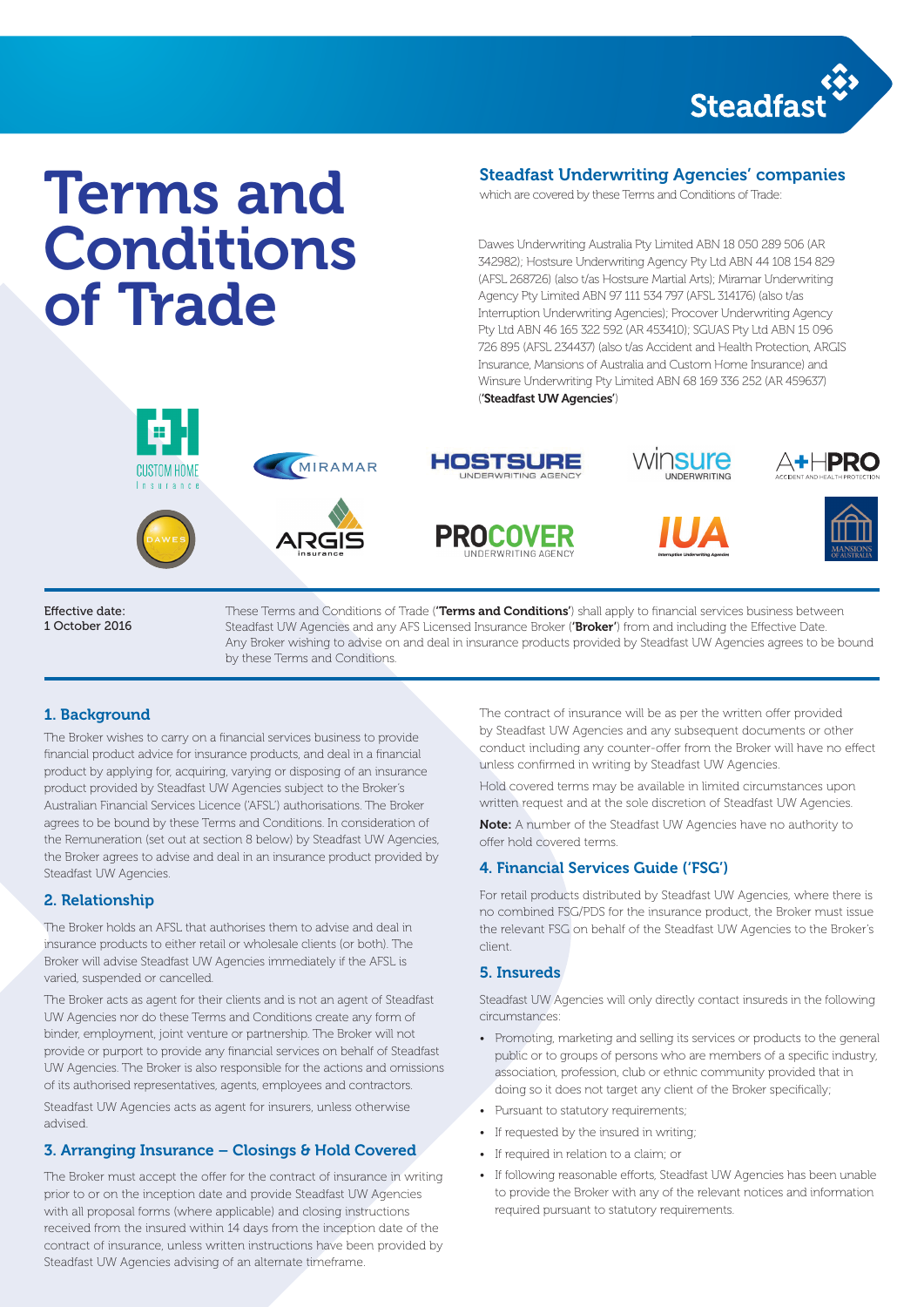

#### 6. Duty of Disclosure

(PDS), policy wording or insurance documentation associated with the The insured has a duty of disclosure under the Insurance Contracts Act 1984 (Cth) ('ICA'). The relevant sections of the ICA, subject to the general insurance product, are sections 21, 21A and 21B. The relevant duty of disclosure is also set out in the product disclosure statement contract of insurance.

#### 7. Payment of Premium, Fees and Statutory Charges

The Broker will remit premium on a net of commission basis and any applicable fees and statutory charges on a gross basis to Steadfast UW Agencies within 65 days of the contract of Insurance's inception date. All collected premium, applicable fees and statutory charges are to be held in a trust account in accordance with statutory provisions.

#### 8. Remuneration

(including GST), any fire services levy or any other fee. Any change to the the means giving every Broker commission will be communicated by providing 30 days' written Steadfast UW Agencies will pay the Broker commission on each base premium in accordance with the rates agreed between the parties. For the avoidance of doubt, the base premium is exclusive of statutory charges notice to the Broker.

#### 9. Cancellation of the Contract of Insurance

Steadfast UW Agencies , on behalf of the insurer, will have the right to cancel the contract of insurance if premium is not paid in accordance with  $\sqrt{ }$ the terms of the contract of insurance and these Terms and Conditions.

Any interim contracts of insurance will be cancelled in accordance with sections 38 and 60(4) of the ICA.

Any instalment contracts of insurance will be cancelled in accordance with section 62 of the ICA. The mass are also window being used as a photographic watermark watermark watermark watermark watermark watermark watermark watermark w<br>The contract watermark watermark watermark watermark watermark watermark watermark watermark wat wat watermark

Steadfast UW Agencies must notify the Broker of any intention to cancel whe Broker will not issue tax invoices for the supplies. Both parties are Subject to the terms of the contract of insurance, Steadfast UW Agencies maintain any other rights under the ICA to cancel the contract of insurance. Steadfast UW Agencies must notify the Broker of any intention to cancel or avoid a contract of insurance.

> If a contract of insurance is cancelled following the cooling off period (if applicable), the premium refund will be made up of two components:

- (i) a prorated percentage of the net premium received by Steadfast UW Agencies; and
- (ii) a prorated percentage of commission earned by the Broker for arranging the contract of insurance.

Note: Fees are non-refundable unless the contract of insurance is cancelled within the cooling off period (if applicable) or is a full term cancellation.

In the circumstance where a fee is payable and/or premium is nonrefundable as a result of cancellation this will be disclosed in the PDS, policy wording or insurance documentation associated with the contract of insurance.

#### 10. Claims

The Broker will provide all reasonable assistance to Steadfast UW Agencies, or a party nominated by Steadfast UW Agencies or the insurer, in respect of all claims and agrees that any claim will only be met upon receipt of all outstanding premium and other fees and statutory charges for that contract of insurance.

#### 11. Electronic Distribution

If the Broker chooses to distribute insurance documentation via electronic means, the Broker must comply with any ASIC regulatory guides and any statutory requirements.

#### 12. Marketing material

Any marketing material for Steadfast UW Agencies' products created or developed by the Broker must be approved by Steadfast UW Agencies. Also, the Broker will not change any marketing material provided by Steadfast UW Agencies without the prior written consent of Steadfast UW Agencies.

#### 13. Compliance with applicable requirements

regulatory guides and codes of conduct affecting the being used to crop photography regulatory guides and codes of conduct affecting the Broker's business.<br>. The Broker will at all times comply with all statutory requirements, ASIC

#### 14. Indemnity

The muerning.<br>Conditions. need when they are they are they are they are they are they are they are they are they are they are they are they are they are they are they are they are they are they are they are they are they are they are they are they Each party indemnifies the other, on demand, for all claims, damages, judgments, losses, costs (party/party basis) and expenses to the extent  $\frac{1}{2}$  that they are reasonably incurred in connection with any breach by a when they are reasonably incarred in connection with any breach by a<br>party of either these Terms and Conditions or statutory requirements. The indemnity survives the expiry or termination of these Terms and

#### 15. GST

Where GST is payable, it must be calculated and paid in accordance with A New Tax System (Goods and Services Tax) Act 1999 (Cth). All amounts referred to in these Terms and Conditions are GST exclusive.

#### 16. Recipient Created Tax Invoice ('RCTI')

Example showing the Steadfast chevron Both parties agree that they are parties to a RCTI Agreement for the purpose of dealing in insurance products and declare that these Terms and Conditions apply to supplies to which a tax invoice relates. Steadfast UW Agencies may issue tax invoices for the supplies, in which case registered for GST and will notify the other if the registration ceases. Both parties agree to comply with the Australian Taxation Office requirements for a valid RCTI, which may be amended from time to time.

#### 17. Records

The Broker will retain all records including correspondence (whether electronic or otherwise) either created by or supplied to the Broker for the purpose of providing financial product advice or dealing with the insurance products under these Terms and Conditions for a minimum of seven years or longer if required by any statutory requirements.

#### 18. Dispute Resolution

The parties will attempt in good faith to negotiate any dispute between them in connection with these Terms and Conditions within 30 days after written notice from a party. If the parties cannot resolve the dispute by negotiation within 30 days from the original written notice, they will mediate in accordance with the Australian Disputes Centre guidelines for commercial mediation then in operation. This clause does not apply to any urgent court application, including interlocutory relief.